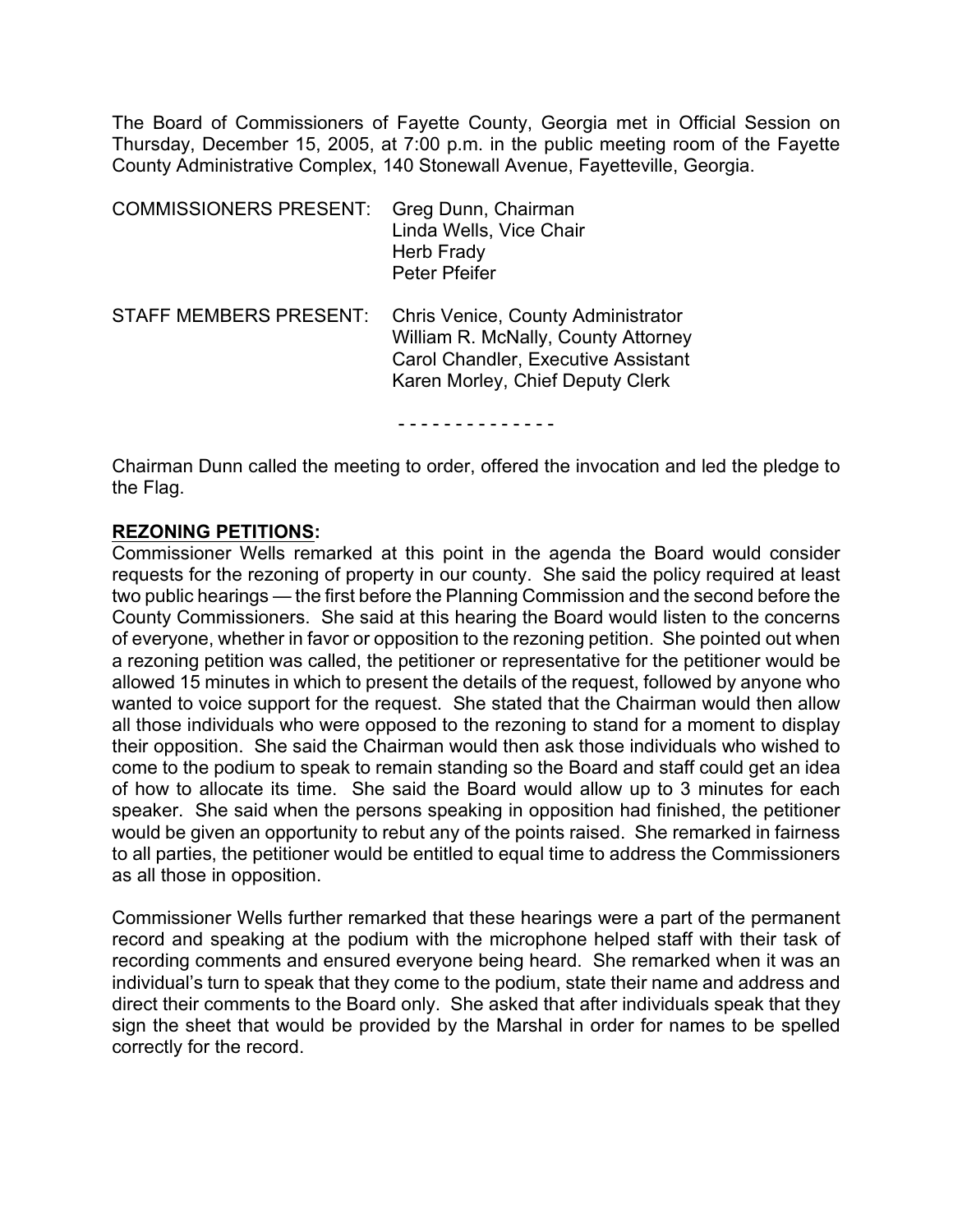Commissioner Wells stated that the Board wanted to hear from everyone who had something to say and they would pay close attention to each point raised. She said it would not be necessary for the same point to be raised over and over. She thanked everyone for their participation and announced that the Zoning Administrator would begin introducing each request in the order they appeared on tonight's agenda.

Chairman Dunn interjected and asked for the Board's consideration to approve the addendum for four items under the Consent Agenda.

On motion made by Chairman Dunn, seconded by Commissioner Pfeifer to approve the addendum for four items under the consent agenda. The motion carried 4-0.

Chairman Dunn remarked as everyone could see there were only four Commissioners present tonight. He said when there was not a full Board present, the applicants would have an opportunity to decline for his/her application to be decided. He said the Board would not be able to avail the applicants to that opportunity tonight because there would not be a new Commissioner until after the special election at the end of March.

## **PETITION NO. 1157-05:**

Zoning Administrator Aaron Wheeler read Petition No. 1157-05, Nesmith Partnership, LP, Owners, and Scarbrough and Rolader Development, Agent, request to rezone 218 acres from A-R to C-S to develop a single-family residential subdivision consisting of 63 lots. He said this property was located in Land Lots 18 and 6 of the 6th District and Land Lot 161 of the 4th District and fronted on Redwine Road. He said the Planning Commission recommended approval subject to recommended conditions (3-1) and Staff recommended approval subject to the recommended conditions.

Randy Boyd said he was representing Scarbrough and Rolader Development as Agent for Nesmith Partnership who was the owner of this tract of land. He said this land had been in the people's family since January 1, 1944 which very soon would be 62 years. He said the original tract was 348 acres and about ten years ago there was 130 acres that was sold to the Board of Education. He said this left 218 acres for this project. He remarked that the property was currently zoned A-R and they were requesting tonight a zoning classification change to C-S (conservation subdivision). He said this property was currently under contract with Scarbrough and Rolader Development subject to favorable approval by this Board. He stated the Comprehensive Land Use Plan on this property showed it as rural residential which was one unit for two to three acres. He said they had prepared a concept plan approved by staff. He said this plan had been approved by the Planning Commission and staff by a 3-1 vote. He said this was the final draft of the concept plan and it consisted of 63 lots on 218 acres which was a gross density of 3.46 acres per lot. He said the conservation area amounted to 133 acres divided by the 218 which was 61%. He said the C-S zoning called for 40% and this was 21% higher than what was required for the C-S zoning. He said he had pulled up the Planning Commission portion of the Fayette County website. He remarked that there was information about the greenspace program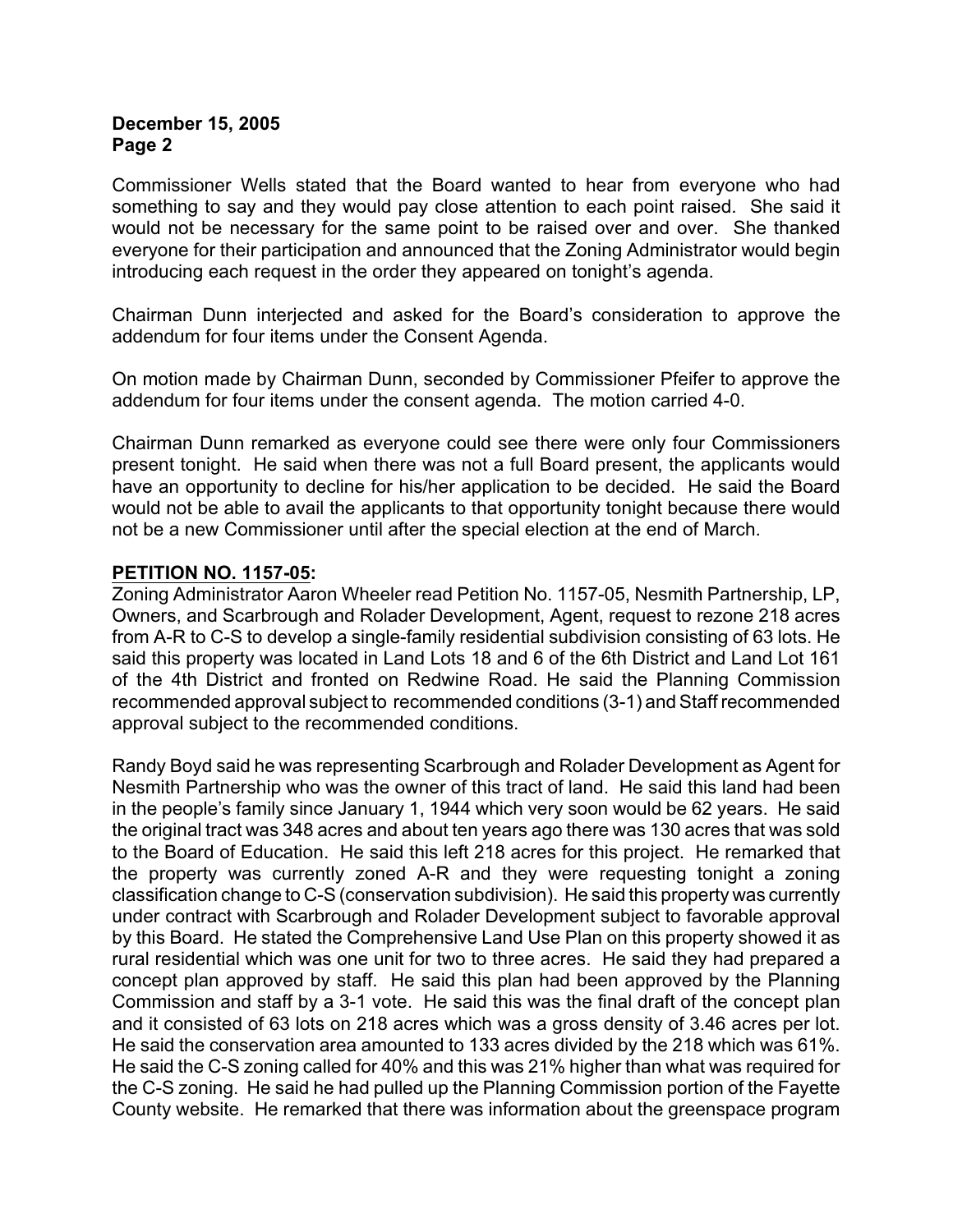here. He said he was amazed as to how this project fit into that criteria. He said under the greenspace program the Governor requested that 20% of the County be dedicated to greenspace. He said the greenspace would be 61% of this project. He said the goals of this project were to provide water protection, flood protection, wetlands protection, reduction of erosion, protection from riparian buffers and provisions for passive recreation in connecting of existing or planned greenspace areas. He said they understood that Fayette County purchased a 91 acre tract just East of this piece of property for wetlands protection and the East line of this property touched that property purchased earlier.

Mr. Boyd further remarked that in Chapter One Section IV in the new A.R.C. manual which was the technical manual there were twenty better site design practices. He said the stormwater better site design for this project would meet thirteen of those criteria. He said this would preserve the natural areas, the riparian buffers, avoid the flood plains, reduce clearing and grading, reduce roadway links, use buffers or disturbed areas and use natural drainage ways. He said in summary there were several benefits to the County. He said they would dedicate 133 acres of this project to the conservation area and it would protect two major water source supply streams which were Camp Creek and Whitewater Creek. He said this gross density was 3.46 acres per lot which was very compatible or almost twice what the subdivisions were in area of The Chimneys with 1.78 acres, Mill Pond Manor was 1.20 acres, Bretchen Park was 1.45 acres and the project North of this proposed project was Jefferson Woods and Wood Creek which was 2.1 acres. He said this project was almost twice those in three of the subdivisions which was 3.46 acres per lot. He said it was also shown on the yield plan just East of Camp Creek there was a beautiful mountain East of there. He said he had surveyed that twelve years ago when he worked for another firm and it was approximately 70 acres of useable land. He said it would be a very nice recreation area without doing any developing there could be walking trails and be a beautiful asset to the County. He said the cost of the lots would be in the \$100,000 and plus range once it was developed. He remarked that houses would be in the \$500,000 range which would be very compatible to the neighborhood. He said this would also be in harmony in keeping with the Comprehensive Land Use Plan. He said during the Planning Commission there had been some discussion about some of the conditions that staff had recommended. He said he was aware that they wanted him to state these verbally and applicant had listed the conditions that they had agreed to. A copy of the agreed upon conditions, identified as "Attachment No. 1", follows these minutes and is made an official part hereof.

Mr. Boyd further remarked that under the C-S zoning this conservation area could be dedicated to the homeowners' association, the Conservation Trust or the Fayette County Board of Commissioners. He said the applicant would agree, if Fayette County needed all or part of the land for wetlands, to dedicate all of that to Fayette County only to the point that it would not encroach in part of this development. He said once the East property line was determined as to the proximity of the flood plain and what would be developed, they would be willing to donate the rest of the conservation area to Fayette County at the time of final platting.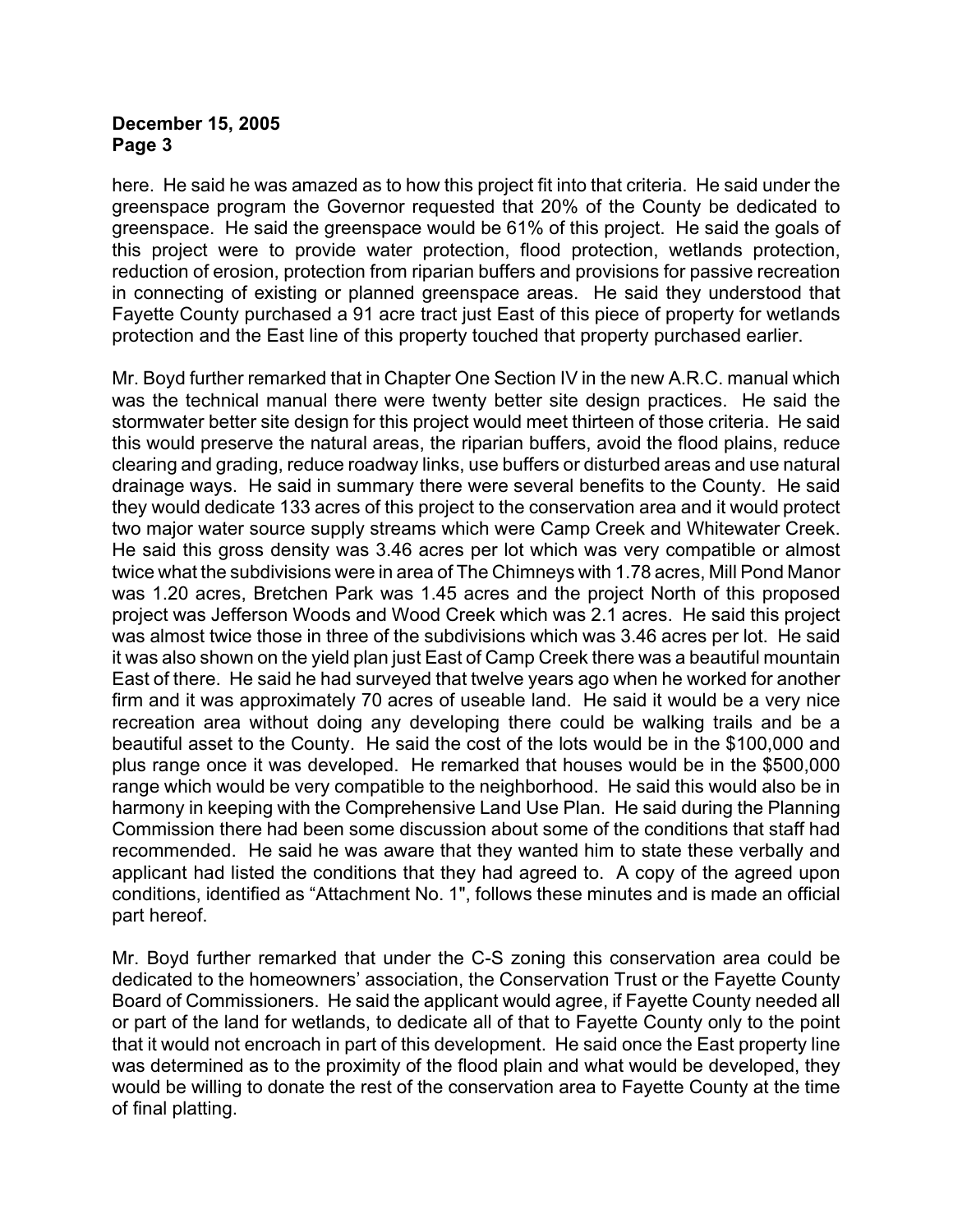Commissioner Frady said he thought Mr. Boyd had addressed number 4 listed in the conditions where applicant had changed the ten (10) feet to fifteen (15) feet.

Mr. Boyd replied yes, that was correct. He said that was a suggestion that he had made because of the planting area and the staggering of trees. He said he felt like this could not be accomplished on ten (10) feet so they enlarged that to fifteen (15) feet.

Commissioner Wells questioned the issue of the performance bond as stated in the applicant's recommended conditions. She asked if the performance bond had been addressed earlier or was this something that applicant had requested to be added.

Mr. Boyd responded that they had added this in the event that they developed the property in a time of planting that would not be a good time such as right now with the property being wet. He said trees such as Leylandii Cypress would not grow in that time period. He said they would give a performance bond of 110% and do it at a later date if it coincided with putting the plat on record at the time that they could not plant. He said they had just added this to take care of that situation.

Commissioner Wells remarked that she appreciated that and remarked that this was very kind of Mr. Boyd to include that.

Mr. Boyd said he could not take credit for that. He said Ms. Donna Black had included that and he commented that she was a horticulturist.

Chairman Dunn asked if there was anyone who wished to speak in favor of this application. Hearing none, he asked if anyone wished to speak in opposition. Hearing none, he asked for the Board's pleasure in this matter.

On motion made by Commissioner Wells, seconded by Commissioner Pfeifer to approve Petition No. 1157-05 with the five amended conditions, discussion followed.

Commissioner Pfeifer commented that this was an extremely difficult piece of property. He said he knew it was tough but until he read this application in detail, it was frighteningly tough particularly going up against the County's regulations on road length. He said the density fits well with the area and improves the area. He said he was very supportive of this petition.

Commissioner Wells said this project was very well done.

Chairman Dunn felt that most of the Board members had looked at this property during the years and wondered who and how the property would be developed because it was located between a school and a large subdivision. He said this project would be less dense than a subdivision and it was capable with the needs of the people around the school as well. He said the County had spent a lot of time, energy and money trying to preserve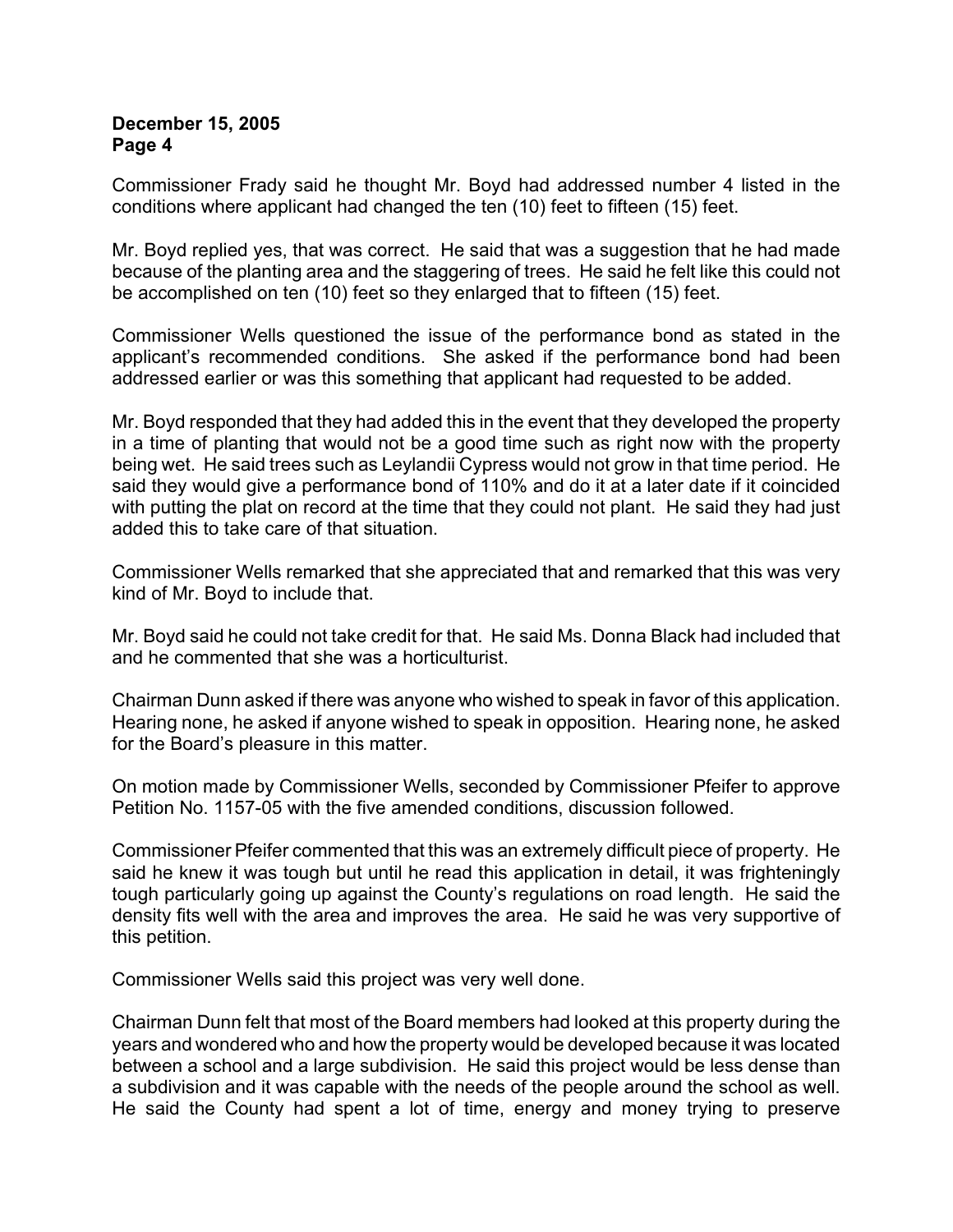Whitewater Creek and the streams that run into it there. He said recently the County had purchased quite a bit of it just for greenspace and also for enhancing some passive recreation along the beautiful area there.

The motion carried 4-0. A copy of the staff's recommended conditions, staff's analysis and investigation, identified as "Attachment No. 2", follow these minutes and are made an official part hereof. A copy of the Ordinance and Resolution approving Petition No. 1157-05 with recommended conditions, identified as "Attachment No. 3", follows these minutes and is made an official part hereof.

## **PETITION NO. RDP-004-05:**

Zoning Administrator Aaron Wheeler read Petition No. RDP-004-05, John Ryckeley, Owner/Agent, request approval of the revised development plan from 76 single-family dwelling lots to 75 single-family dwelling lots for the purpose of developing a developed residential recreational/amenity area. He said this property was located in Land Lots 22, 23, 42, and 43 of the 7th District, fronts on Flat Creek Trail, and is zoned C-S. He said the Planning Commission recommended approval (4-0) and Staff recommended approval.

John Ryckeley said he was the owner/agent for this property. He said he would like to add some more recreational facilities to Annelise Park. He said he wanted to take one lot out of the plat and use it for that purpose. He said this would create less density and would enhance the area quite a bit. He asked for the Board's consideration to approve this request.

Chairman Dunn asked if anyone wished to speak in favor of this petition. Hearing none, he asked if anyone wished to speak in opposition. He asked for the Board's pleasure in this matter.

On motion made by Commissioner Frady, seconded by Commissioner Wells to approve RDP-004-05, discussion followed.

Commissioner Wells felt this was a fantastic addition to a great plan from the very beginning. She said this was an admirable thing that Mr. Ryckeley wanted to do to improve a good plan already.

Commissioner Pfeifer said he agreed with that.

Chairman Dunn pointed out that this was not a rezoning. He said this property had been rezoned a while back and approved a certain amount of density for this project. He said if the developer wanted to alter that, they would have to come before the Board and request it. He said the Board was always in favor of more recreation and less houses.

The motion carried 4-0. A copy of Staff's investigation, identified as "Attachment No. 4", follows these minutes and is made an official part hereof.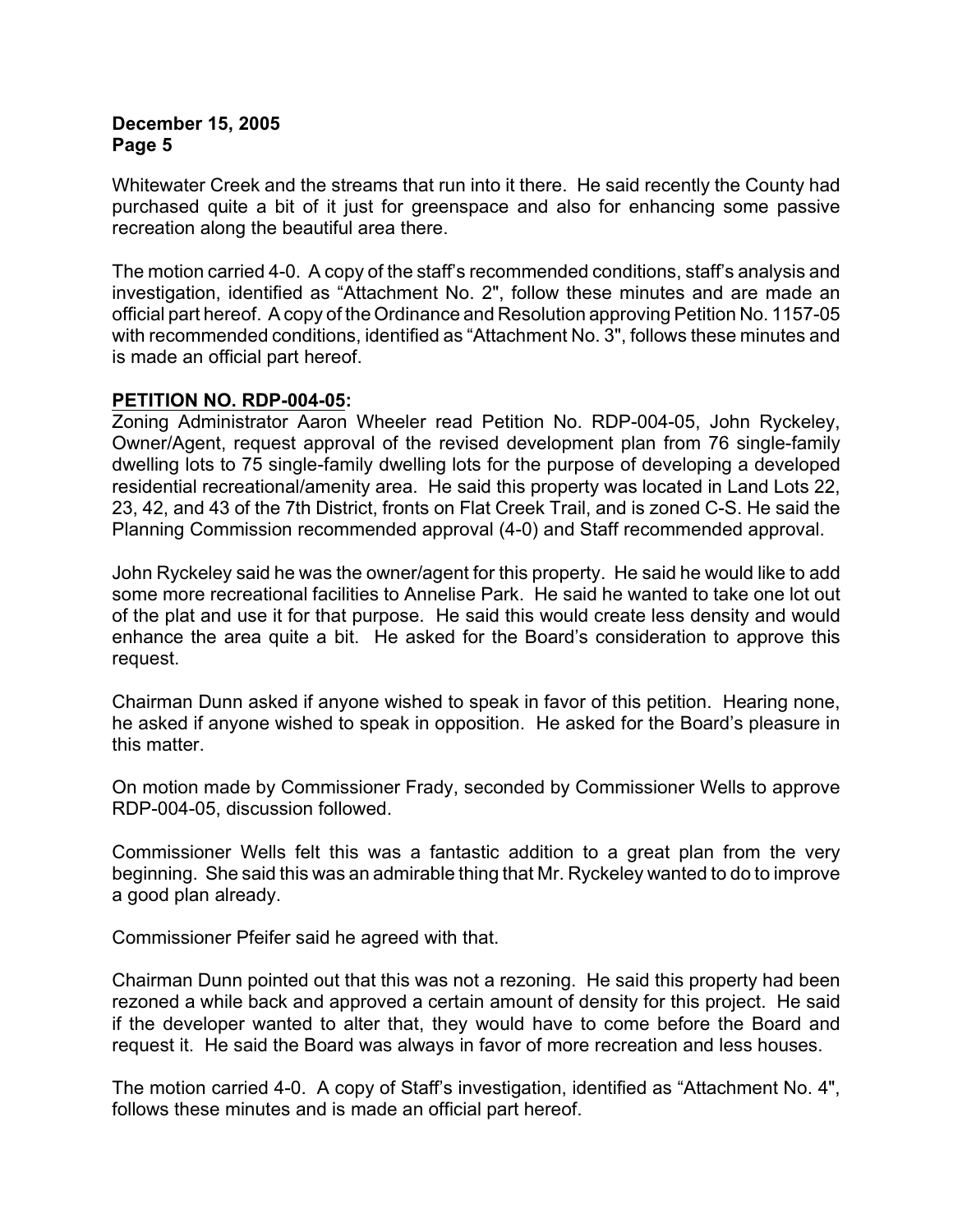## **ORDINANCE NO. 2005-24 - AMENDMENTS TO THE FAYETTE COUNTY ZONING ORDINANCE REGARDING ARTICLE V. GENERAL PROVISIONS, SECTION 5-40. STANDARDS FOR TELECOMMUNICATIONS ANTENNAS AND TOWERS:**

Zoning Administrator Aaron Wheeler said this issue regarded amendments to the Fayette County Zoning Ordinance regarding Article V. General Provisions, Section 5-40. Standards for Telecommunications Antennas and Towers. He said the Planning Commission had recommended approval (4-0).

Mr. Wheeler said this was an item that staff has noticed through review of the ordinance. He said by practice they required all applications for towers that did not meet the one or two mile separation depending on the location to come before the Board of Commissioners for approval. He said it was not explicitly stated in the ordinance, therefore, staff was just doing a little bit of housekeeping and listing it under that particular section so that there was no confusion between applicant and staff.

Chairman Dunn asked if anyone wished to speak in favor or in opposition to this request. Hearing none, he asked for the Board's pleasure in this matter.

On motion made by Commissioner Wells, seconded by Commissioner Pfeifer to approve Amendments to the Fayette County Zoning Ordinance regarding Article V. General Provisions, Section 5-40. Standards for telecommunications antennas and towers. The motion carried 4-0. A copy of Ordinance No. 2005-24, identified as "Attachment No. 5", follows these minutes and is made an official part hereof.

# **ORDINANCE NO. 2005-25 - AMENDMENTS TO THE FAYETTE COUNTY ZONING ORDINANCE REGARDING ARTICLE III. DEFINITIONS, SECTION 3-22. CARE HOME.**

Zoning Administrator Aaron Wheeler remarked that this issue regarded amendments to the Fayette County Zoning Ordinance regarding Article III. Definitions, Section 3-22. Care Home. He said the Planning Commission recommended approval (4-0). He said this was another ordinance that in review the Staff had noticed a deficiency for the definition. He remarked that the term assisted living facility was not spelled out. He said Staff was proposing to add that into the definition. He said at the time of the definition this was not that big of a catch phrase and at the time nursing and convalescent care was more the term used. He said now assisted living was more the prevalent term and Staff wanted to add that term in.

Chairman Dunn asked if anyone wished to speak in favor or in opposition to this request. Hearing none, he asked the Board for its pleasure in this matter.

On motion made by Commissioner Wells, seconded by Commissioner Frady to approve Amendments to the Fayette County Zoning Ordinance regarding Article III. Definitions, Section 3-22. Care home. The motion carried 4-0. A copy of Ordinance No. 2005-25,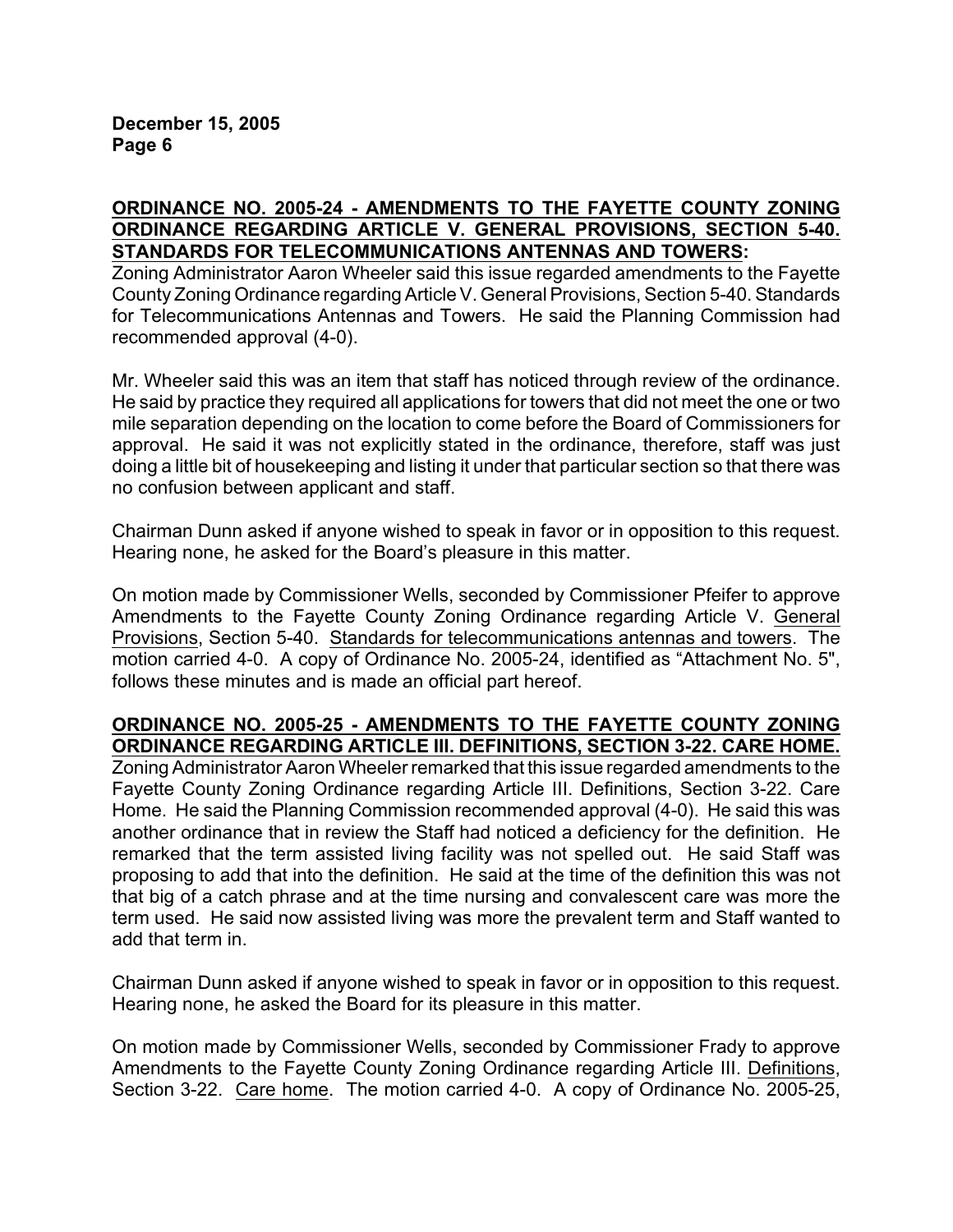identified as "Attachment No. 6", follows these minutes and is made an official part hereof.

## **ORDINANCE NO. 2005-26 - AMENDMENTS TO THE FAYETTE COUNTY ZONING ORDINANCE REGARDING ARTICLE VII. CONDITIONAL USES, EXCEPTIONS, AND MODIFICATIONS, SECTION 7-1. CONDITIONAL USE APPROVAL, B. CONDITIONAL USES ALLOWED, 6. CARE HOME, CONVALESCENT CENTER OR NURSING HOME.** Zoning Administrator Aaron Wheeler remarked that this issue regarded the amendments to the Fayette County Zoning Ordinance regarding Article VII. Conditional uses, exceptions, and modifications, Section 7-1. Conditional use approval, B. Conditional uses allowed, 6. Care Home. He said the Planning Commission recommended approval (4-0). He said as part of Staff's review, it was felt that this needed to be tightened down in the conditional uses. He said one of the things that Staff felt was lacking under item F where it discussed central kitchen, the central dining facilities and recreational facilities were left out. He said staff was proposing to add that, as well as a requirement for twenty-four hour staff and that all facilities be connected to the main area of the building either through internal hallways, corridors, etc.

Chairman Dunn asked if anyone wished to speak in favor or in opposition to this change in the regulations. Hearing none, he asked the Board for its pleasure in this matter.

On motion made by Commissioner Pfeifer, seconded by Commissioner Wells to approve Amendments to the Fayette County Zoning Ordinance regarding Article VII. Conditional uses, exceptions, and modifications, section 7-1. Conditional use approval. B. Conditional uses allowed, 6. Care home, convalescent center or nursing home. The motion carried 4-0. A copy of Ordinance No. 2005-26, identified as "Attachment No. 7", follows these minutes and is made an official part hereof.

**CONSENT AGENDA:** On motion made by Commissioner Wells, seconded by Commissioner Pfeifer to approve the consent agenda items 1-14 as presented. The motion carried 4-0.

# **ANNELISE PARK SUBDIVISION - USE OF MOTORIZED CARTS APPROVED:**

Approval of the specified public streets in the Annelise Park Subdivision to be authorized for the use of motorized carts per Ordinance 95-10. A copy of the request, identified as "Attachment No. 8", follows these minutes and is made an official part hereof.

**SHERIFF'S DEPARTMENT:** Approval of request from the Sheriff's Department to increase Vehicle Repair 10030326-522233 by \$693.63 for receipt of insurance funds. A copy of the request, identified as "Attachment No. 9", follows these minutes and is made an official part hereof.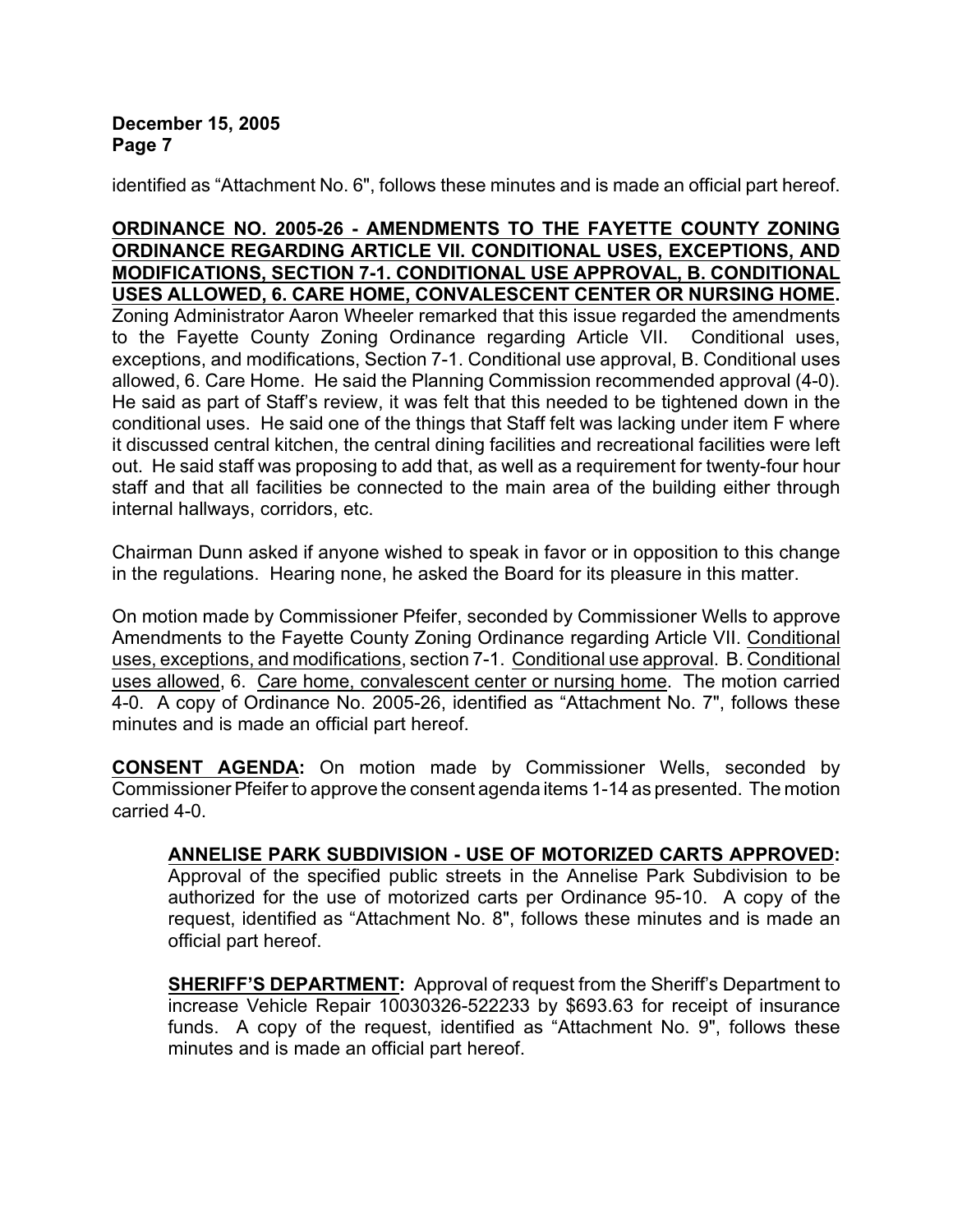**PURCHASING DEPARTMENT - IMAGANN CLEANING SERVICE CONTRACT:**

Approval of recommendation from Director of Purchasing Tim Jones to extend the cleaning contract with Imagann Cleaning Service for the period January, 2006 through December, 2006 for cleaning services at the Library and the Water System. A copy of the contract, identified as "Attachment No. 10", follows these minutes and is made an official part hereof.

**PURCHASING DEPARTMENT - MOTOROLA CENTRALLINK SYSTEM:** Approval of recommendation from Director of Purchasing Tim Jones to sell on E-Bay the Motorola Centralink System previously used by the 911 Communication Center. A copy of the request, identified as "Attachment No. 11", follows these minutes and is made an official part hereof.

**TAX REFUNDS APPROVED:** Approval of request for tax refunds as recommended. A copy of the list of tax refunds, identified as "Attachment No. 12", follows these minutes and is made an official part hereof.

**BOARD OF ELECTIONS - MARILYN WATTS APPOINTED:** Approval of reappointment of Marilyn Watts to the Board of Elections for a term to begin on February 1, 2006 and ending on January 31, 2010.

**BOARD OF ASSESSORS - KEN SPALLER APPOINTED:** Approval of reappointment of Ken Spaller to the Board of Assessors for a term beginning on January 1, 2006 and ending on December 31, 2011.

**PLANNING COMMISSION - DOUG POWELL APPOINTED:** Approval of reappointment of Doug Powell to the Planning Commission for a term beginning on January 1, 2006 and ending on December 31, 2008.

**BOARD OF HEALTH - DR. MICHAEL STRAIN:** Approval of reappointment of Dr. Michael Strain to the Fayette County Board of Health for a term beginning on January 1, 2006 and ending on December 31, 2011.

**MINUTES:** Approval of minutes for Board of Commissioners meeting held on October 5, 2005.

# **ADDENDUM TO COUNTY COMMISSION AGENDA CONSENT AGENDA**:

**SPECIAL ELECTION FOR COUNTY COMMISSION POST 1:** Approval of Resolution No. 2005 - 13 establishing qualifying fee for Special Election for County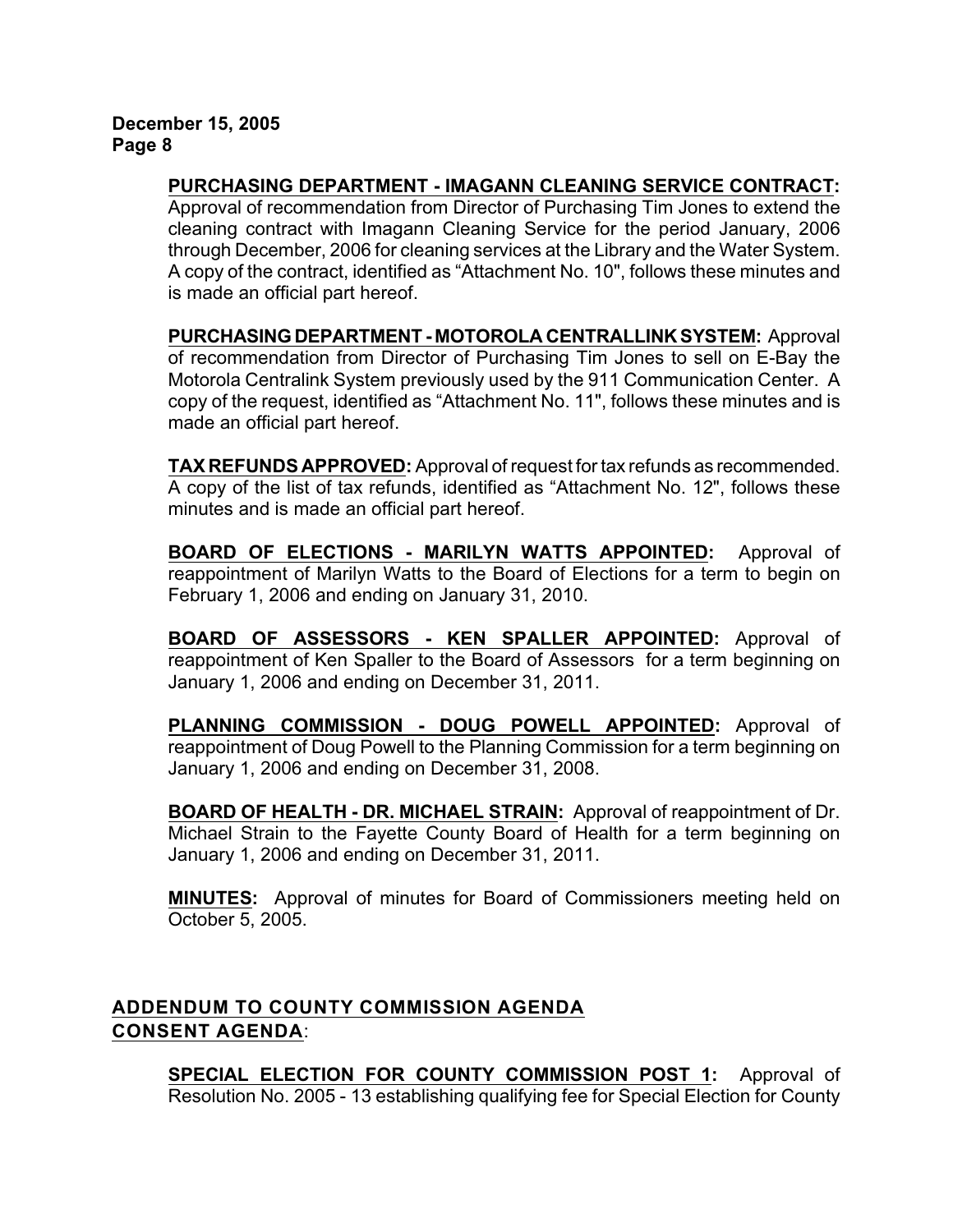Commission, Post 1 to be held March 21, 2005. A copy of Resolution No. 2005-13, identified as "Attachment No. 13", follows these minutes and is made an official part hereof.

**LANDAIR MAPPING, INC. - BID AWARDED FOR AERIAL PHOTOGRAPHY:** Approval of bid award to LandAir Mapping, Inc. in the amount of \$145,000 for updated aerial photography. A copy of the recommendation, identified as "Attachment No. 14", follows these minutes and is made an official part hereof.

**EMERGENCY SERVICES - BID AWARD TO CARDIAC SCIENCE CORPORATION:** Approval of bid award to Cardiac Science Corporation in the amount of \$34,975 for 13 automatic external defibrillators to replace original units assigned to apparatus and staff vehicles. A copy of the recommendation, identified as "Attachment No. 15", follows these minutes and is made an official part hereof.

**ZONING BOARD OF APPEALS - VIC BOLTON APPOINTED:** Approval of appointment of Vic Bolton to the Zoning Board of Appeals for a 3-year term beginning January 1, 2006, and ending December 31, 2008.

Commissioner Frady said he was not familiar with Mr. Bolton.

Commissioner Wells said Mr. Bolton had appeared before the Board and spoken under public comment for the Chastain rezoning request. She said she had met with him for an hour and a half and he was a very sharp young man and she was extremely impressed with him.

# **PUBLIC COMMENT:**

Members of the public are allowed up to five minutes each to address the Board on issues of concern other than those items which are on this evening's agenda.

There was no public comment.

# **STAFF REPORTS:**

**EXECUTIVE SESSION:** Attorney McNally requested an executive session to discuss one legal item.

Commissioner Pfeifer requested an executive session to discuss one legal item.

**COMMISSIONER WELLS:** Commissioner Wells said it was that time at the end of the year when the Board had to address issues that it had been considering throughout the year and struggling with. She said one of those issues was the accrual of sick leave for County employees. She said the Board had really been struggling as to what was fair and equitable for the employees but also fair and equitable for the taxpayers too. She said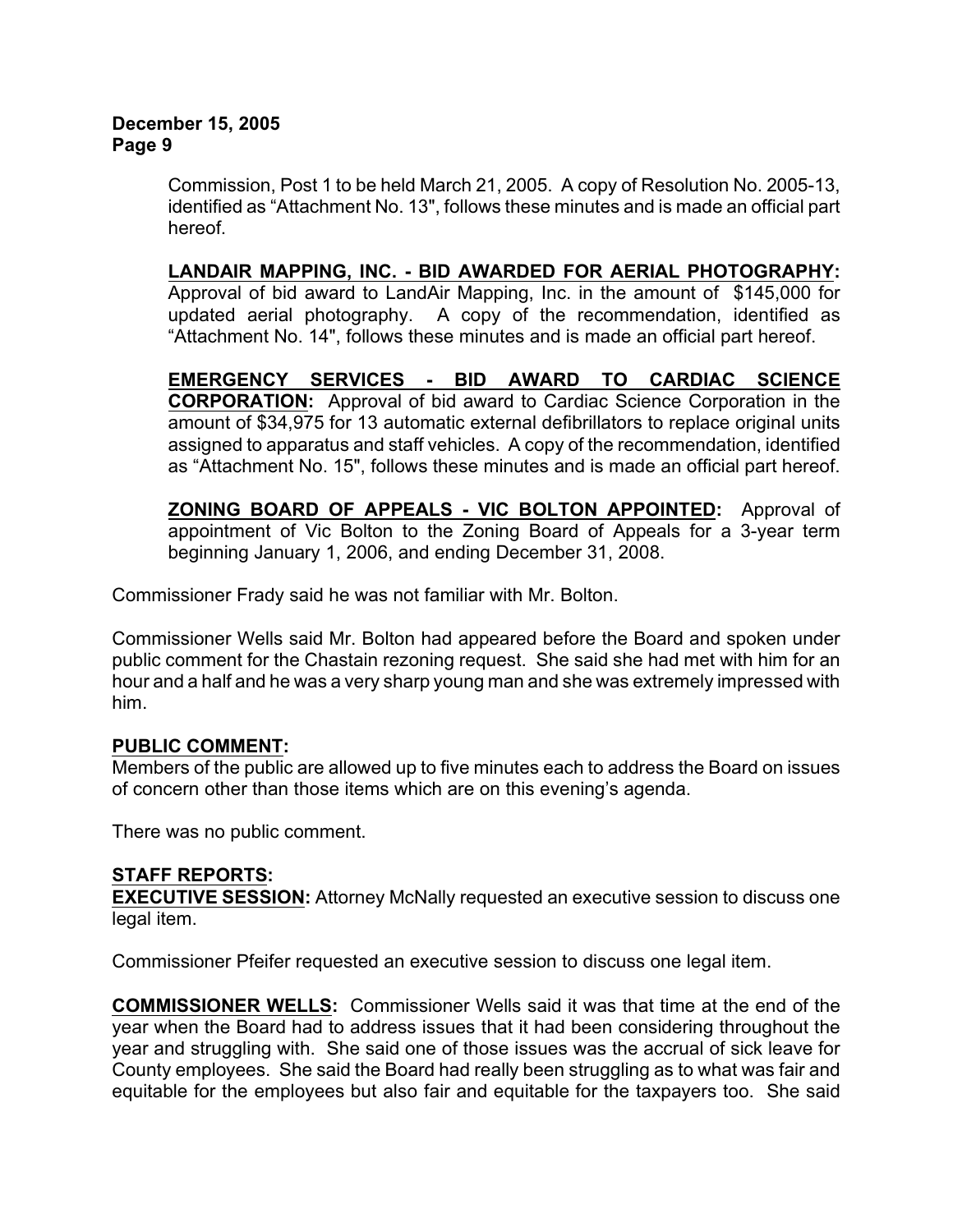unfortunately for Fayette County there was a very unique situation. She said there were people who really loved coming to work every day. She said there was a number of employees that had accrued over 480 hours of sick leave. She said this meant that over a five year period of time they had not taken a single sick day or sick leave hour because they loved their job and they did it well. She said last year this was part of the Board's evaluation of several issues. She said anyone who accrued over 480 hours was paid half of their hourly rate for anything that they accrued over that amount. She said the Board looked at this and said this was a benefit that the County provided and not necessarily an entitlement and paying for it might not be the appropriate way to handle it. She said the Board made a decision at that point in time that the County would not pay for anything after 480 hours. She said this year the employees' paychecks who had the 480 hours and did not take it, reflected that time was actually being taken away from them. She said these employees were at work every single day and every single hour performing their job. She said each and every one of the Board members had really struggled with what to do about this. She felt because it was the end of the year and these kinds of decisions must be made, that she was presenting a three pronged proposal tonight for consideration. She said she hoped that this would be something that would help the morale of the employees who wanted to come to work every day. She said she was not quite sure why the County had to cut off this off at 480 hours. She said this could just as easily be doubled to make it 960 hours that could be accumulated. She said the County would not pay the employees for this but they could accumulate up to 960 hours. She said this would allow employees to take approximately six months off with pay if they became seriously ill. She remarked that there would be some employees such as the County Administrator position who might have to take six months off from their job thereby causing serious problems. She said those situations would have to be addressed but by the same token it would take somebody ten years to get to that point. She said if an employee worked ten years in their job and never had a sick day and showed up every day and did their job very faithfully, then some consideration should be given for that.

Commissioner Wells remarked on the second part of the issue. She said from the County's point of view, long term insurance was provided but an employee had to be ill for one year before that took effect. She said the employees could pay for short term disability and some did and some did not. She said this would give an employee six months of coverage during that period of time while they were waiting for the long term to take effect. She said during the year 2005 there were some employees who felt if their sick time was going to be taken away from them and they were not going to compensated for it, they would just take the time and not come to work. She said she could understand that but then there were some employees who continued to come to work day after day and their paychecks continue to show that the County was actually taking sick leave away from them. She said she was proposing that employees' pay stubs be reflective this year as to whether they used up or accumulated sick time. She said if they took sick leave then it would come off their paychecks and if they did not take sick leave it would be added on to the 480 sick time hours that they started the year with.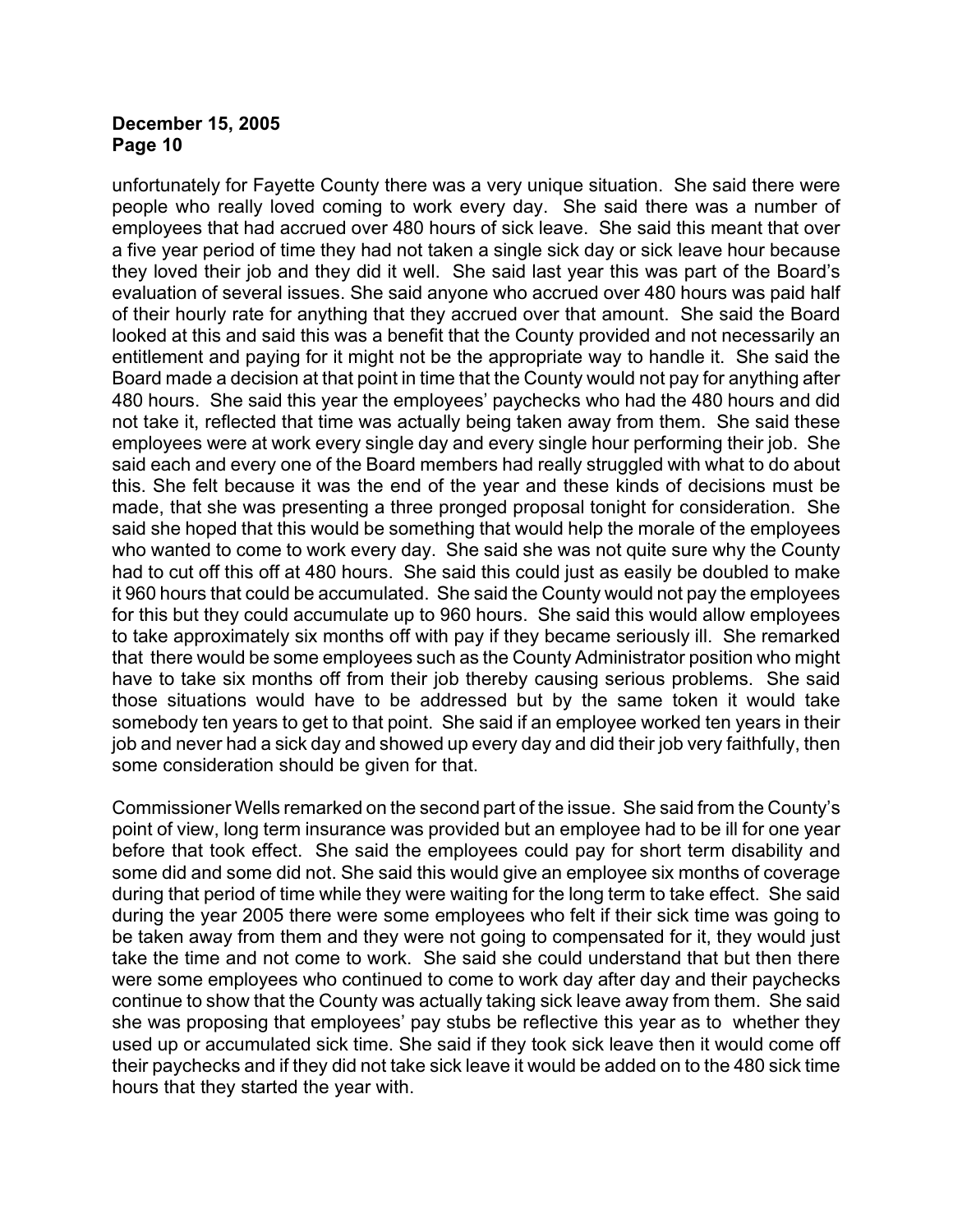Commissioner Wells remarked on the third part of the issue and that was the payment an employee would receive at retirement. She said currently if an employee retired from service with the County, they were compensated \$15 per day. She said if the County compensated the employee at a rate of 25% of their current hourly sick leave balance, that would work out pretty much the same but it would just be 25% instead of \$15 per day. She felt if somebody had spent twenty years of service with the County and they had accrued ten years of not being sick at all, then that would not be an ominous burden for the County and was something to encourage each and every employee to show up every day and provide good service for Fayette County.

Commissioner Wells said she realized this was a lot of information for the Board to consider. She said she had met with several people and discussed this issue. She said she was open for any suggestions or changes.

Chairman Dunn questioned the financial difference between \$15 per day and 25% of the employee's current pay.

Commissioner Wells replied no because this would be predicated on what the employee's hourly compensation was at that point in time. She said if this remained the same, that ten years from now an employee received \$15 per day versus 25% of their compensation, they would really take a huge hit as the value of money decreased over the years. She felt this was something that would stay in touch with inflation.

Commissioner Frady asked how long ago the sick leave policy had been changed.

Commissioner Wells replied that the sick leave policy had been changed at the beginning of 2005.

Commissioner Frady said he was not saying that he was not agreeable to this, but he would like to sit down and talk with Ms. Venice and see exactly what this would mean for the County. He said he would like additional time to review this.

Commissioner Wells remarked that would be fine. She said the Board had been discussing this during the year and she felt there were some employees whose morale was being hurt. She said a lot of employees who might not feel well but were coming to work anyway. She said not only could they not accrue their sick leave but it was actually being taken away from them. She said on their paycheck it showed that they were taking sick leave when in fact they were at work doing their best every single day. She said she was very much in opposition for the County to pay employees and buying back their sick leave after 480 hours. She said she did not feel comfortable about doing that. She said she was not proposing that at all. She said this proposal would do away with that concept completely and yet would not penalize the employees who were dedicated to doing a good job.

Commissioner Frady asked how many sick leave days an employee earned every year.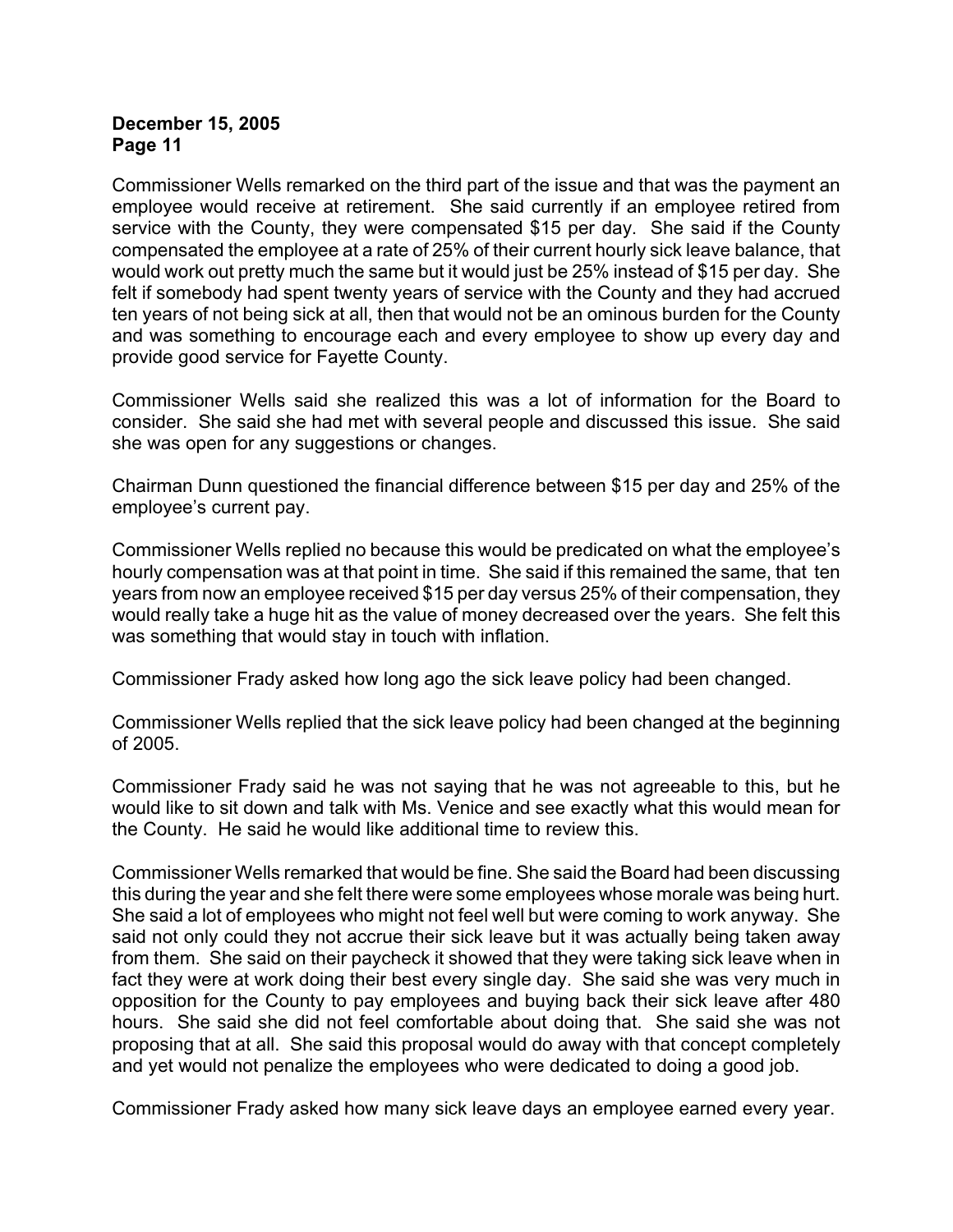Ms. Venice replied twelve days.

Commissioner Frady clarified that Commissioner Wells was suggesting the number of hours that an employee could carry for sick leave be increased.

Commissioner Wells responded yes, that was correct.

Chairman Dunn said the 960 hours would double the current 480 hours figure.

Commissioner Wells replied yes that was correct but added that it would take an employee ten years to get there.

Chairman Dunn felt Commissioner Wells was also suggesting that the County go back and give the employees the days that they lost as a result of reaching the 480 hours mark.

Commissioner Wells remarked that in 2004 employees got paid half of their hourly wage for any hours over 480. She said this took the employees back to the 480 hours mark. She said every employee who was in that category on January 1, 2005 started with 480 sick leave hours. She said if an employee had not been sick even one hour this year at all, then their paycheck would indicate on a monthly basis the increment of 3.5 hours per month that an employee had actually taken 3.5 hours of sick leave. She said the next month an employee was at work every day, their paycheck would indicate 3.5 hours of sick leave had been taken. She felt those employees who did not use sick leave during the year should be credited for these hours. She clarified that the employees who took sick leave in 2005, then that time was gone and used.

Commissioner Frady said he was not quite sure of what the employee's paycheck indicated as far as sick leave. He said an employee was not receiving less salary.

Commissioner Wells replied this only affected an employee's paycheck regarding sick leave hours. She said the employees having over 480 hours of sick leave hours had paychecks indicating a minus 3.5 sick leave hours every month when in fact they had worked every day. She said this in no way affected an employee's pay.

Chairman Dunn clarified that Commissioner Wells was suggesting the sick leave hours be increased from 480 hours to 960 hours. He said this would not have any impact on how much the County would basically buy back when the employee retires.

Commissioner Wells remarked the County would buy back 25% of the 960 sick leave hours if that was what an employee accumulated. She said the County would net the same.

Ms. Venice remarked when an employee retires which would mean twenty-five years of service the policy reads something to the effect that an employee could be paid for 50% of their sick leave hours on hand which would be 240 hours of the 480 hours. She said this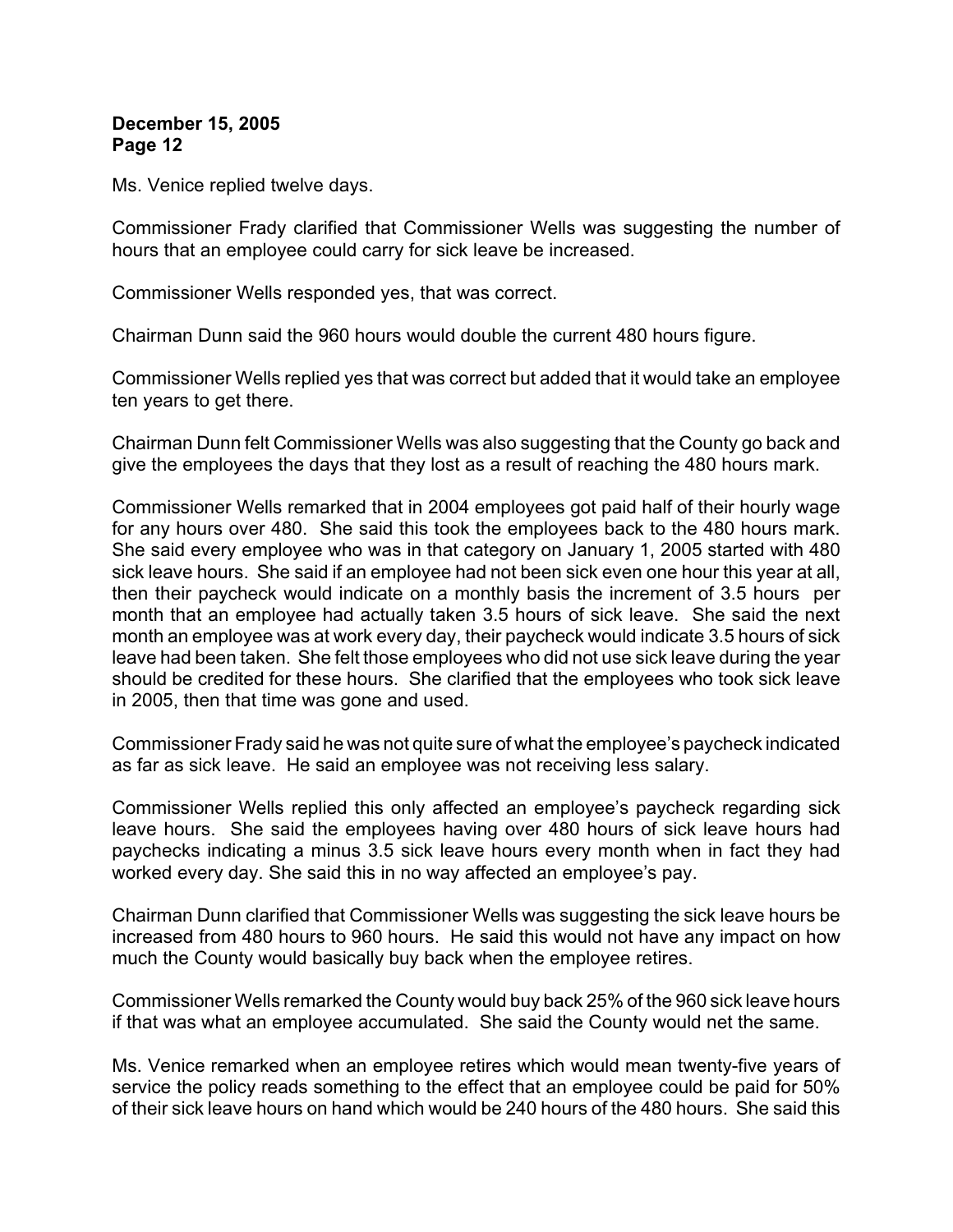would still be 240 hours but it would just be worded 25% of 960. She said this was still 240 hours and it would not cost the County anything additional.

Commissioner Wells said it was just based on the 960 hours rather than the 480 hours.

Chairman Dunn said he understood the psychological issue but felt the big benefit was that any long term employee who might get an extended illness would be taken care of for a much longer period of time.

Commissioner Wells said this was something that an employee could not just run out next week and be able to take advantage of because it would take an employee ten years to accumulate this time.

Chairman Dunn clarified that the credits would be put back in for the employees having over 480 sick leave hours and Commissioner Wells said that was correct.

Commissioner Frady said he would like to discuss this further with Ms. Venice.

Commissioner Wells suggested this item be tabled to the January 4, 2006 Board of Commissioners' meeting.

Chairman Dunn said he was pleased with this concept and he would support it.

It was the consensus of the Board that this item be discussed further at the January 4, 2006 Commission meeting.

**EXECUTIVE SESSION:** On motion made by Commissioner Wells, seconded by Commissioner Pfeifer to adjourn to executive session to discuss two legal items. The motion carried 4-0.

**LEGAL:** Commissioner Pfeifer and Attorney McNally reported to the Board on a legal item

The Board took no action on this matter.

**LEGAL:** Attorney McNally discussed a legal item with the Board.

It was the consensus of the Board for Attorney McNally to proceed in this matter.

**EXECUTIVE SESSION AFFIDAVIT:** On motion made by Commissioner Wells, seconded by Commissioner Pfeifer to authorize the Chairman to execute the Executive Session Affidavit affirming that two legal items were discussed in executive session. The motion carried 4-0. A copy of the Affidavit, identified as "Attachment No. 16", follows these minutes and is made an official part hereof.